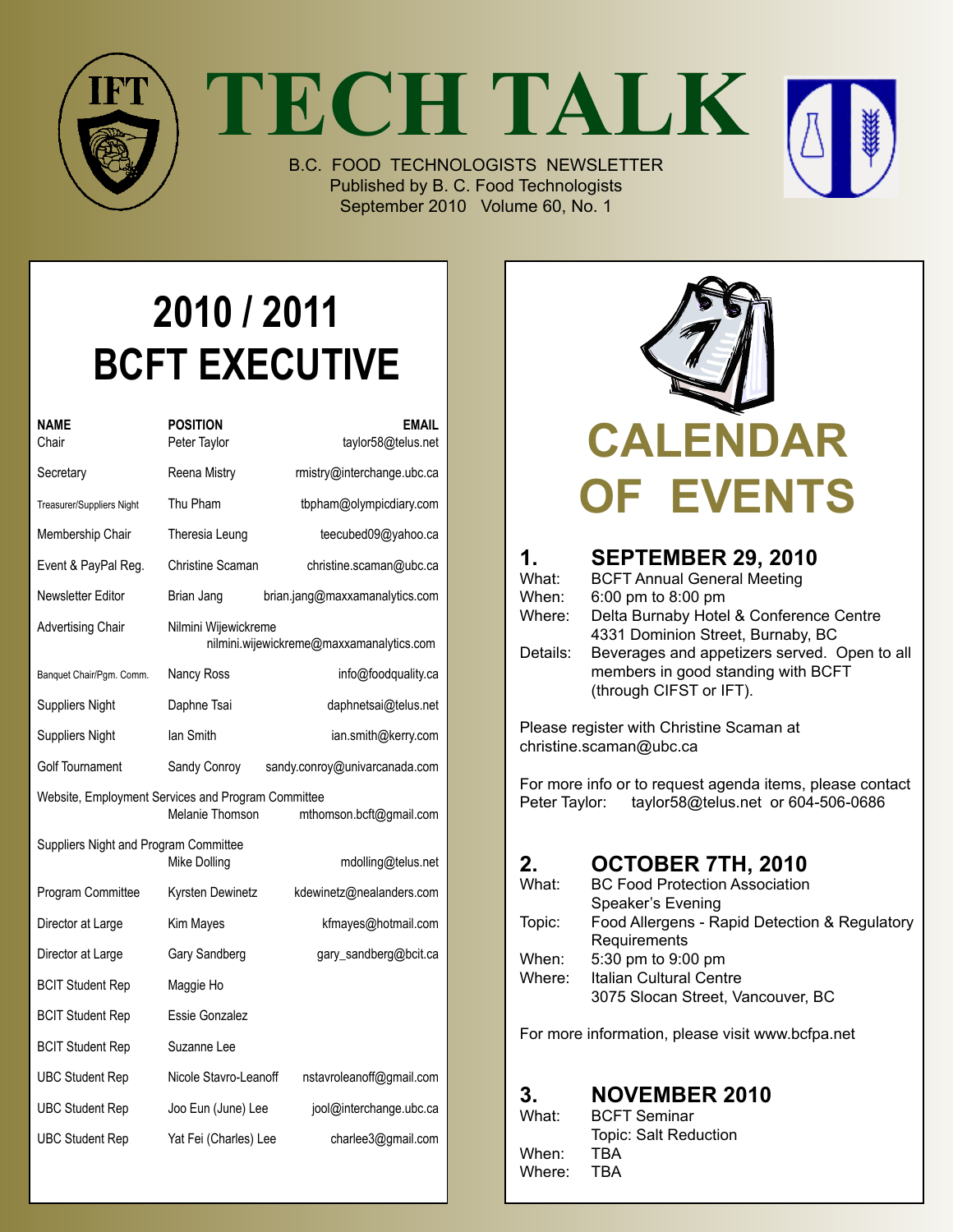#### September 2010, Vol. 60, No. 1 PAGE TWO

## **In Appreciation**

July 28, 2010

Dr Christine Scaman British Columbia UBC Faculty of Land and Food Systems Rm 207-2205 East Mall Vancouver, BC V6T 1Z4

Dear BC Food Technologists Executive,

 I would like to convey my deepest gratitude for awarding BCFT Graduate Student award of \$1000 to me in December. This award has helped me significantly with tuition in the winter semester, reducing my financial stress load. This scholarship means a lot to me as I have been quite involved with BCFT, the UBC Food Science department, and food science undergraduate students as a teaching assistant, and I have never expected anything in return. It is nice to be recognized for hard work and effort.

 I hope that my receiving this award will encourage more graduate students to become involved with BCFT or other professional associations, and enhance the professional development of other undergraduate students. Once again, thank you very much for this opportunity.

Sincerely,

R. Mistry

Ms. Reena Mistry M. Sc. Food Science Candidate University of British Columbia

| <b>Dempsey</b><br>corporation |                                    |  |  |
|-------------------------------|------------------------------------|--|--|
|                               | <b>Dennis McTavish</b>             |  |  |
|                               | <b>Account Manager</b>             |  |  |
|                               | tel:<br>604.575.3188               |  |  |
|                               | fax <sup>.</sup><br>604.575.3184   |  |  |
|                               | cell: 778,839,1432                 |  |  |
| 18663-60A Avenue              | TF: 1.800.268.6798                 |  |  |
| Surrey, British Columbia      | dennis@dempseycorporation.com      |  |  |
| Canada V3S 7P4                | www.dempseycorporation.com         |  |  |
|                               | <b>Nancy Metcalfe</b>              |  |  |
|                               | Sr. Account Representative         |  |  |
|                               | Microbiology Products              |  |  |
| <b>3M</b>                     | 3M Canada Company                  |  |  |
|                               | 804 Carleton Court, Annacis Island |  |  |
|                               | Delta, BC V3M 3M1                  |  |  |
|                               | 604 463 8374 Tel. Home Office      |  |  |
|                               | 800 265 1840 Toll Free 7423        |  |  |
|                               | 778 772 3716 Cell                  |  |  |

800 665 4759 Fax Orders nametcalfe@mmm.com



# *The BCFT Is Looking For You!*

 As you know the BCFT is run entirely by volunteers and once again we are soliciting members for their interest in participating in next year's executive. We will have a number of vacancies to fill. Help keep our flame burning bright.

 If you are interested in volunteering please contact Peter Taylor - ptaylor@bcft.ca.



Canada Fax: 1-877-294-7929<br>V6W 1L8 customerservice@debro.com customerservice@debro.com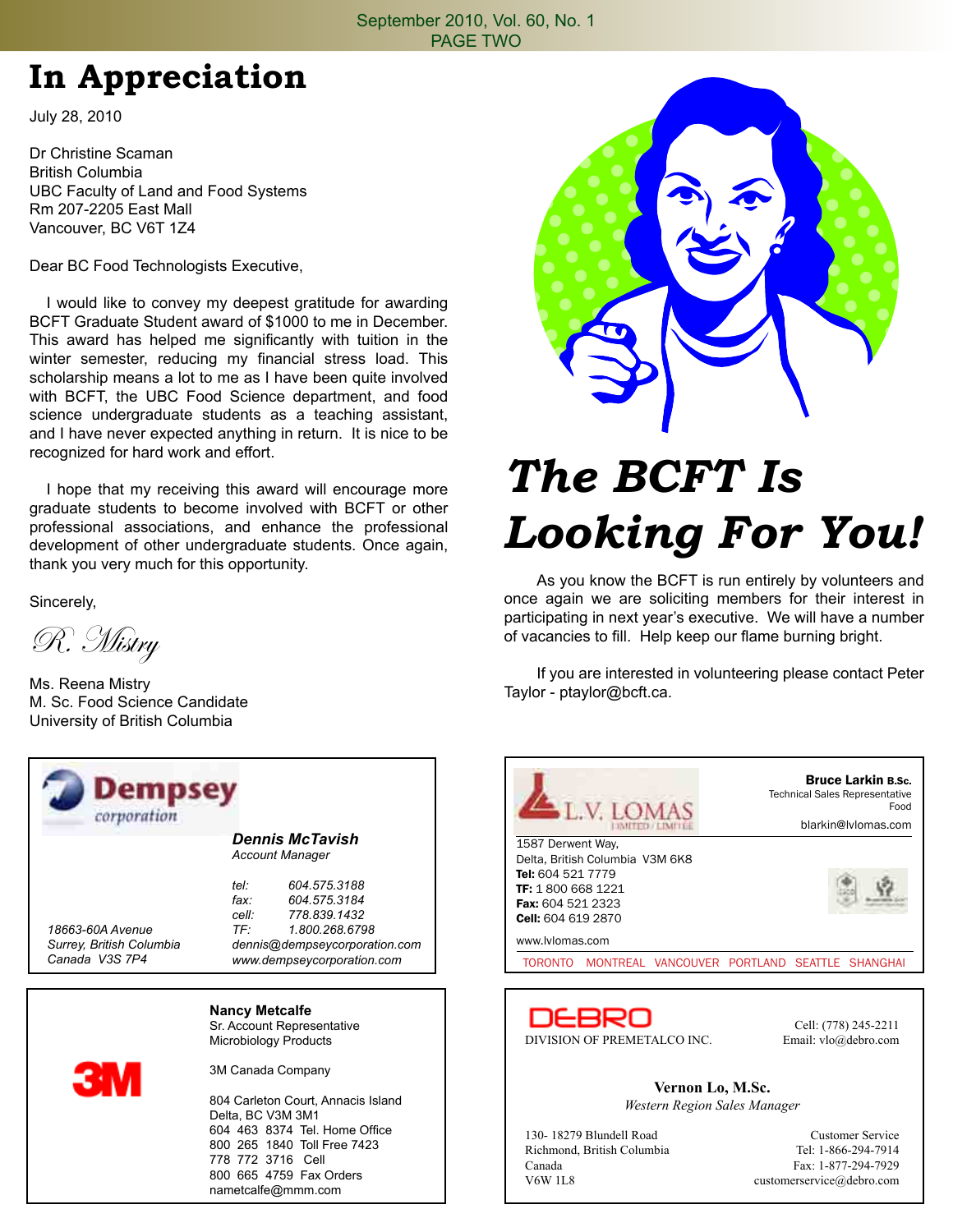## **2010 IFT Annual Meeting and Food Expo**



*Reena Mistry (BCFT Secretary 2009-present) and Paul Cole (Puget Sound IFT Section) at the 2010 IFT Annual Meeting and Food Expo.*

#### **By Reena Mistry**

 The 2010 IFT Annual Meeting and Food Expo (AMFE) welcomed 21,500 registrants this year. The event was a great success that brought together professionals involved in both the science and the business of food - experts from around the world from industry, academia, and government. There were 1,000 companies exhibiting in more than 2,100 booths at McCormick Place Convention Center in Chicago, Illinois. Among the exhibit was Bell Flavours and Fragrances, where Paul Cole (from the Puget Sound IFT Section; you may remember him from the BCFT 2010 Golf and Banquet) greeted me with a welcoming smile. Other noteworthy booths included Traina Dried Fruit, Inc., which created dried fruit and vegetable wraps to use on sushi instead of seaweed, as a potential application, and Enwave from Vancouver. Enwave was a 2009 IFT Innovation Award winner for its nutraREV Dehydration Technology. The radiant energy vacuum technology delivers rapid, low-temperature dehydration of fruits, vegetables, snack foods, and herbs. It uses less than one-third the energy of freeze drying with one-sixth the capital cost. See Dr. Tim Durance in the YouTube video of the award http://www.youtube.com/watch?v=Wp6XzW1YKxM (Enwave appears at 1 minute 58 seconds).

**Sandy Conroy** Sales Representative Food and Pharmaceuticals

**Univar Canada Ltd.** 9800 Van Horne Way Richmond, BC V6X 1W5



 The opening session introduced Daniel Pink, an American author whose books focus on the changing world of the workplace. Mr. Pink spoke about three basic motivators of job performance—autonomy, mastery, and purpose. He also gave a few suggestions on how to utilize these concepts in the workplace. For a more in depth review of this session, see the IFT article about the opening session by Mary Ellen Kuhn http://live.ift.org/2010/07/18/daniel-pink-dissects-motivationscience/.

 This year was also the 10th anniversary for the IFT Foundation's Annual 5K Fun Run and Walk, in which I had the opportunity to participate in. The run took place at Grant Park along the Lakeside with a beautiful view of the Chicago skyline. The Fun Run helped raise over \$75,000 for IFT's Feeding Tomorrow scholarships, with a record number of participants - 600 people registered. Currently, I am also a recipient of an IFT Foundation Award, so it was nice to give back.

 The experience of attending the AMFE was invaluable, especially for the networking opportunities that were presented. This was by far, the largest food expo I have ever experienced and I look forward to returning to the 2011 IFT AMFE in New Orleans, Louisiana.



*Parastoo Yaghmaee (from Vancouver's own Enwave Corp.) and Reena Mistry.*

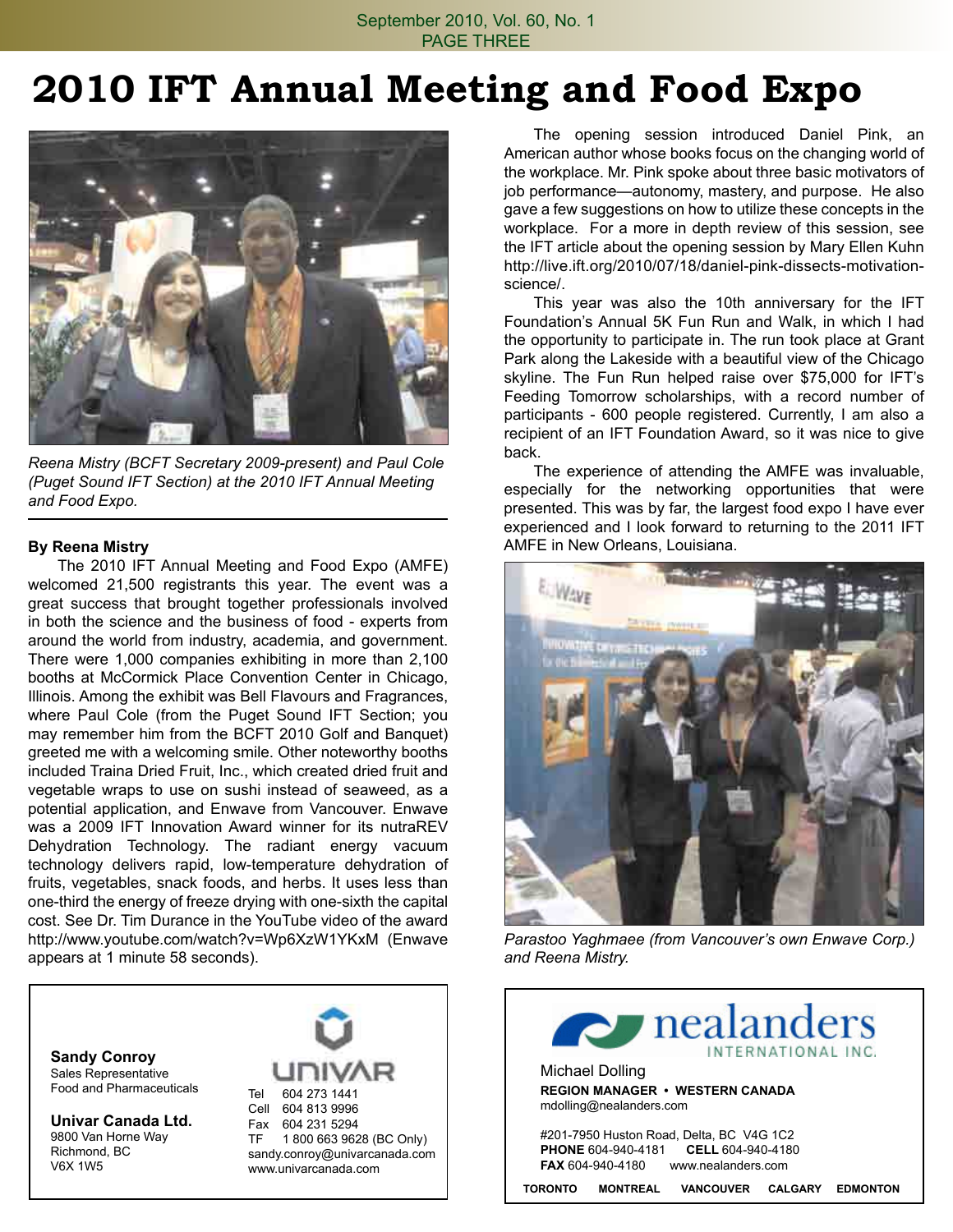

## **For Employers & Job Searchers**

 BCFT sponsors 'no-charge' job postings and resume postings on our website. Please ensure the posting is in pdf or word document form. Optionally, we can provide a form for the job posting.

 Check out the current positions available at this link. http://bcft.ca/Positions\_available.htm

 For more information or to post a job, contact Melanie Thomson at webmaster@bcft.ca



## *Think About Advertising in Tech Talk*

 You can't afford to miss this opportunity to advertise with us!

*Tech Talk* is published approximately nine times a year by the British Columbia Food Technologists Association (BCFT). As the official publication of the association, *Tech Talk*  reaches the local audience of individuals in the Food Science and Technology profession - your ad in *Tech Talk* will keep you on top of our readership of more than 300 individuals. For complete details on placing your ad in Tech Talk, contact:

Nilmini Wijewickreme, Maxxam Analytics 4606 Canada Way, Burnaby, BC, V5G 1K5 Tel: 604-734-7276 | Fax: 604-731-2386 E-mail: nilmini.wijewickreme@maxxamanalytics.com

 We accept ready-to-print copy of your ad in PDF or TIFF format in color or black and white, or a hard copy of business cards. The advertisements also can be sent via e-mail in any sort of digital format. For example, a high-resolution (300 dpi or better) scanned copy, or digital format (e.g., EPS or PDF) of the ad.

| Business card                          | $(4" \times 2")$  | \$30     |
|----------------------------------------|-------------------|----------|
| Page Sponsor                           | $(8" \times 2")$  | \$50     |
| 1/4 Page Sponsor                       | $(4" \times 5")$  | \$60     |
| $\frac{1}{2}$ Page Sponsor             | $(4" \times 10")$ | \$90     |
| Full Page Sponsor                      | $(8" \times 10")$ | \$150    |
| Pates indicated are on per issue basis |                   | Diccount |

*Rates indicated are on per issue basis. Discounts up to 10% are available for advertising in multiple issues.*

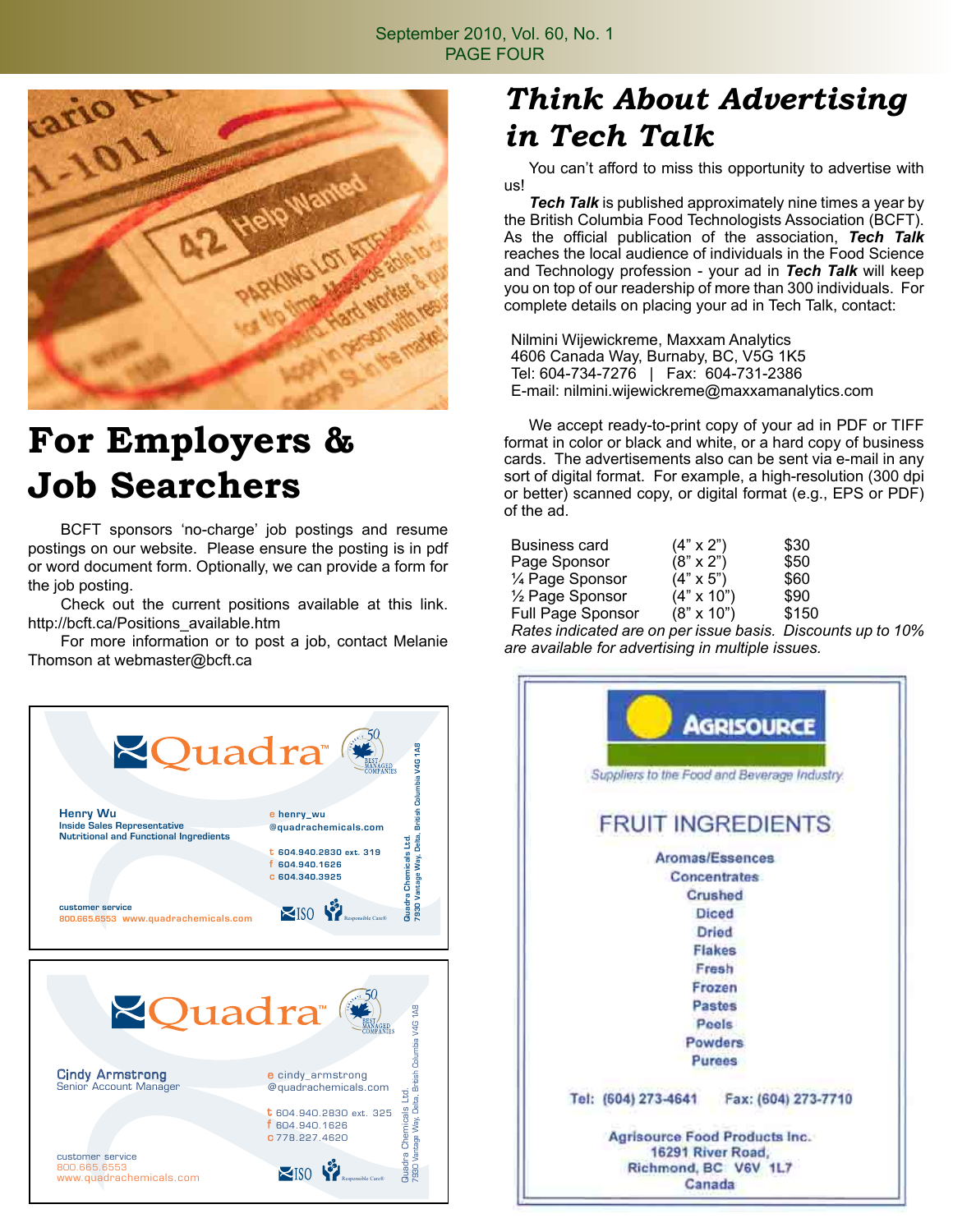# Why do food manufacturers prefer Sunflower oil?

## Here's why...

In Snax Pita Crisps are baked in sun oil giving them a light taste and a longer shelf life.

Luc Prévost, VP Sales and Marketing, IN FOODS INC.

The neutral taste of sun oil allows the true flavour of the herbs and spices to come through in our Wildly Delicious Bread Dippers. Sun oil is also high in Vitamin E and has longer shelf stability than other oils, making it ideal for our premium products.

Cathie Wauchope, Manager Q&A and R&D, **WILDLY DELICIOUS® FINE FOODS** 

We make our popcorn fresh daily at over 68 Kernels stores across the country. We pride ourselves in using Sunflower Oil for its profile and stability even when popping at high temperatures.

Carolyn Macqregor, Brand Enforcer, **KERNELS POPCORN LIMITED** 

> 75% of Canadians indicate that they are interested in purchasing products made with sun oil.<sup>1</sup> why not switch to sun oil today!

### **To Purchase Sunflower Oil:**

Sunflower oil creates products that stand out from your competition. If you would like to set up a test contact one of the suppliers listed below:

ADM-800-637-5866 x 2319 Cargill - 905-333-8794 Fazio Foods International Ltd. - 604-253-2668 LV Lomas Ltd - 905-458-1555 Nealanders International Inc. - 800-263-1939 Sager Food Products Inc. - 514-643-4887

### Organic and Conventional Expeller-Pressed

SunOpta Grains & Foods Group - 707 658-1650 Wilbur Ellis Company - 519-735-7441



Buy USA Sunflower Oil | www.sunflowernsa.com

).<br>Rieman (Asymborial anime by PSOS-ASI (all as part of PSOS Gromana), and<br> $\sim$  20 to 24, 2010, with TIS2 and support 10.6 groups tilt, there acts is formula